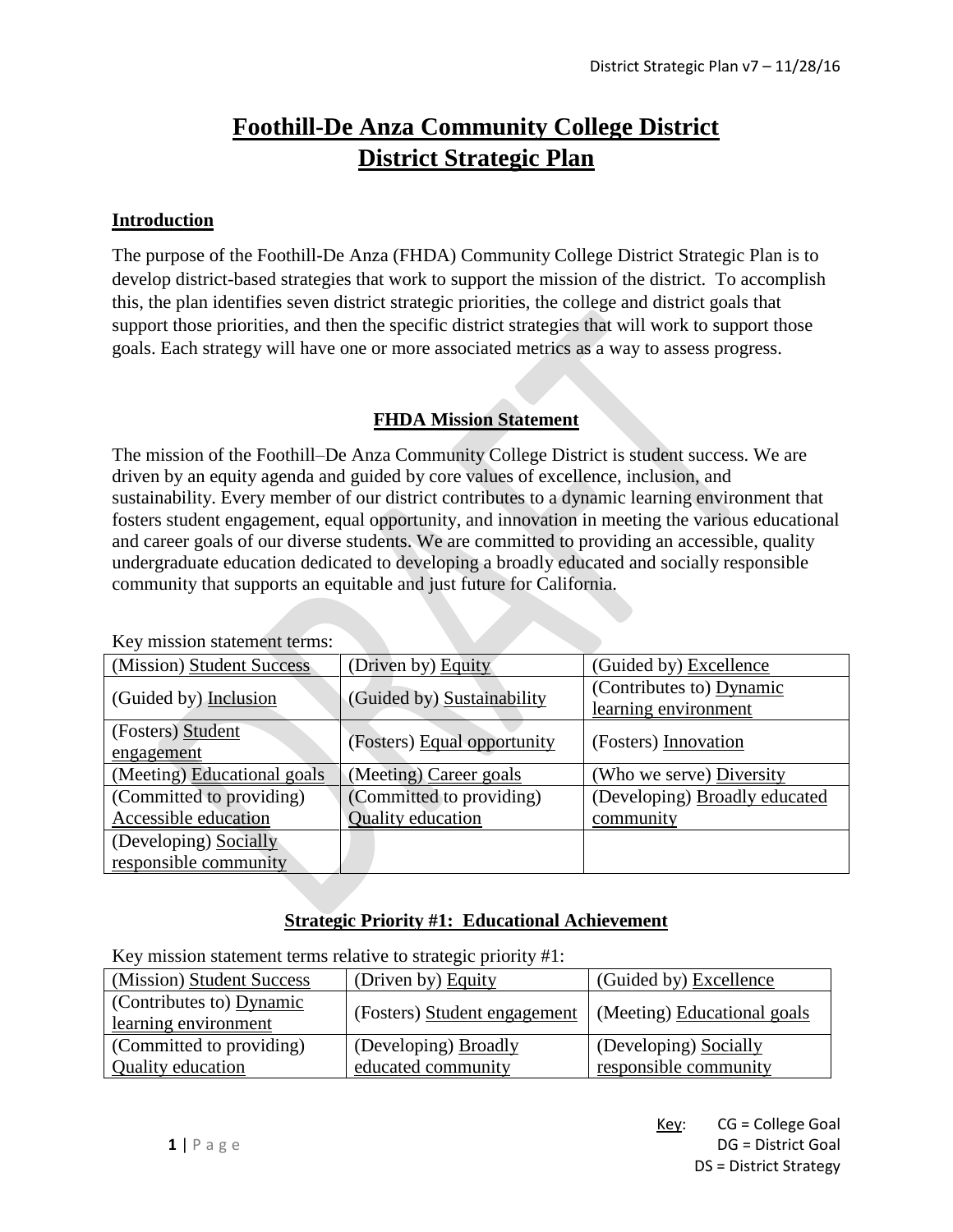Student success is the primary focus of the Foothill-De Anza Community College District. Student success is viewed through an equity lens to ensure the district continues to strive for excellence for all. It is important for students to be engaged in their educational experience and meet their educational goals, resulting in a broadly educated and socially responsible community.

# Goals:

CG 1.1: Increase student achievement in key academic outcome areas (retention, success, completion, transfer, basic skills, and persistence).

CG 1.2: Decrease in achievement gap.

CG 1.3: Increase participation in community and civic engagement within and outside the college.

#### District Strategies:

DS 1.1: Develop a data rich environment that increases end user confidence and ability to utilize/engage student success data and develop strategies to decrease inequities in outcomes.

Metric 1.1a: Complete the development of customized data reporting tools – higher education profiles, inquiry tool, and Argos reporting.

Metric 1.1b: Conduct a minimum of two training workshops annually on the use of data resources—one during the district opening day and one (or more) in the academic year.

DS 1.2: Increase support from the foundation that increases engagement by the community and supports efforts to reduce achievement gaps.

Metric 1.2a: Raise three million to renovate and expand STEM Success Center. Metric 1.2b: Raise an additional \$150 thousand to support programs such as VIDA, LEAD, and APALI.

# **Strategic Priority #2: District community**

Key mission statement terms relative to strategic priority #2:

| (Driven by) Equity       | (Guided by) Inclusion       | (Guided by) Sustainability |
|--------------------------|-----------------------------|----------------------------|
| (Fosters) Student        |                             | (Who we serve) Diversity   |
| engagement               | (Fosters) Equal opportunity |                            |
| (Committed to providing) |                             |                            |
| Accessible education     |                             |                            |

Success for all students is central to the work of FHDA. As part of our equity efforts, it is important for the District to ensure we are accessible to and inclusive of all members of our diverse community, which also includes employees of the district. In order to sustain a dynamic learning environment that is innovative and focused on students, we must continually address the needs of employees, and work to employ a workforce that is reflective of our district community.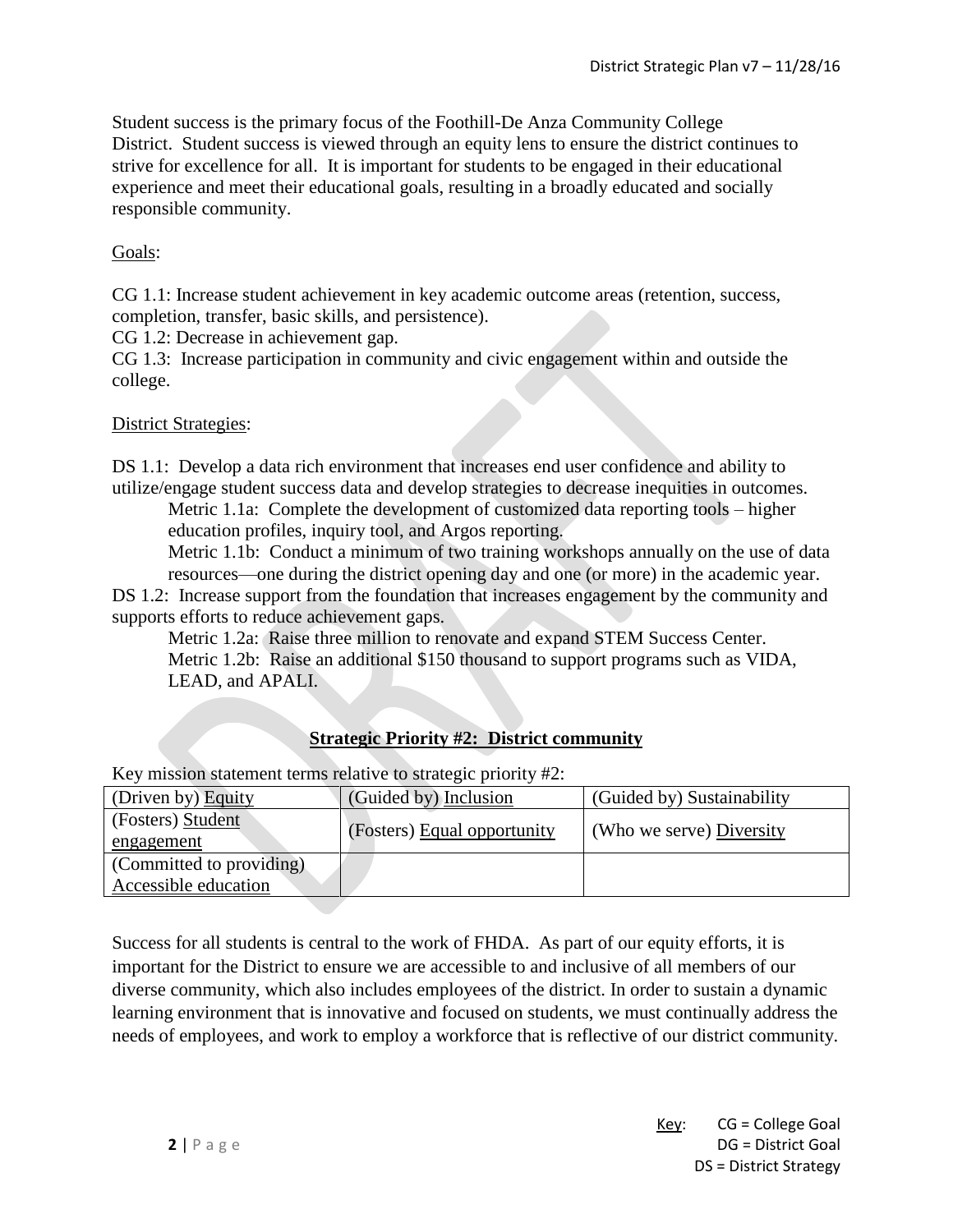Goals:

CG 2.1: Reduce access barriers and increase enrollment, especially for underserved populations.

CG 2.2: Increase community partnerships that promote lifelong learning opportunities and develop K-12, adult ed., & four-year degree pathways.

DG 2.1: Improve diversity of qualified applicant pools so employee demographics are more representative of those of the student body.

### District Strategies:

DS 2.1: Increase financial supports for students. Metric 2.1a: FHDA Foundation will raise \$500 thousand in additional scholarship, book vouchers, and emergency funds.

DS 2.2: Identify potential impediments to enrollment access and develop district strategies to address them.

Metric 2.2a: Conduct an evaluation around enrollment trends and issues of access.

DS 2.3: Develop and implement strategies such as targeting recruitment sources and job fairs to reduce disparity between student and employee non-white demographics. Metric 2.3a: Increase applicant pool demographics of non-white v. white full-time faculty by XX% compared to 2012-2015.

Metric 2.3b: Increase employee demographics of non-white v. white new hire faculty by XX% compared to 2012-2015.

DS 2.4: Implement Equal Opportunity (EO) Plan initiatives regarding hiring committees Metric 2.4a: All members of recruitment search committees will receive training on the topic of unconscious bias.

Metric 2.4b: All administrators and managers leading recruitment search committees will receive training on the topic of the role and responsibilities of an EO Rep on search committees.

# **Strategic Priority #3: Learning & Support Services**

Key mission statement terms relative to strategic priority #3:

| (Mission) Student Success                        | (Driven by) Equity          | (Guided by) Inclusion    |
|--------------------------------------------------|-----------------------------|--------------------------|
| (Contributes to) Dynamic<br>learning environment | (Fosters) Equal opportunity | (Fosters) Innovation     |
| (Meeting) Educational goals                      | (Meeting) Career goals      | (Who we serve) Diversity |
| (Committed to providing)                         |                             |                          |
| Accessible education                             |                             |                          |

The learning and support services provided by the District greatly impact the ability of our community to achieve the mission of student success. To create a dynamic learning environment that is accessible and inclusive to all our diverse students, we need to be innovative in how we help students meet their educational and career goals.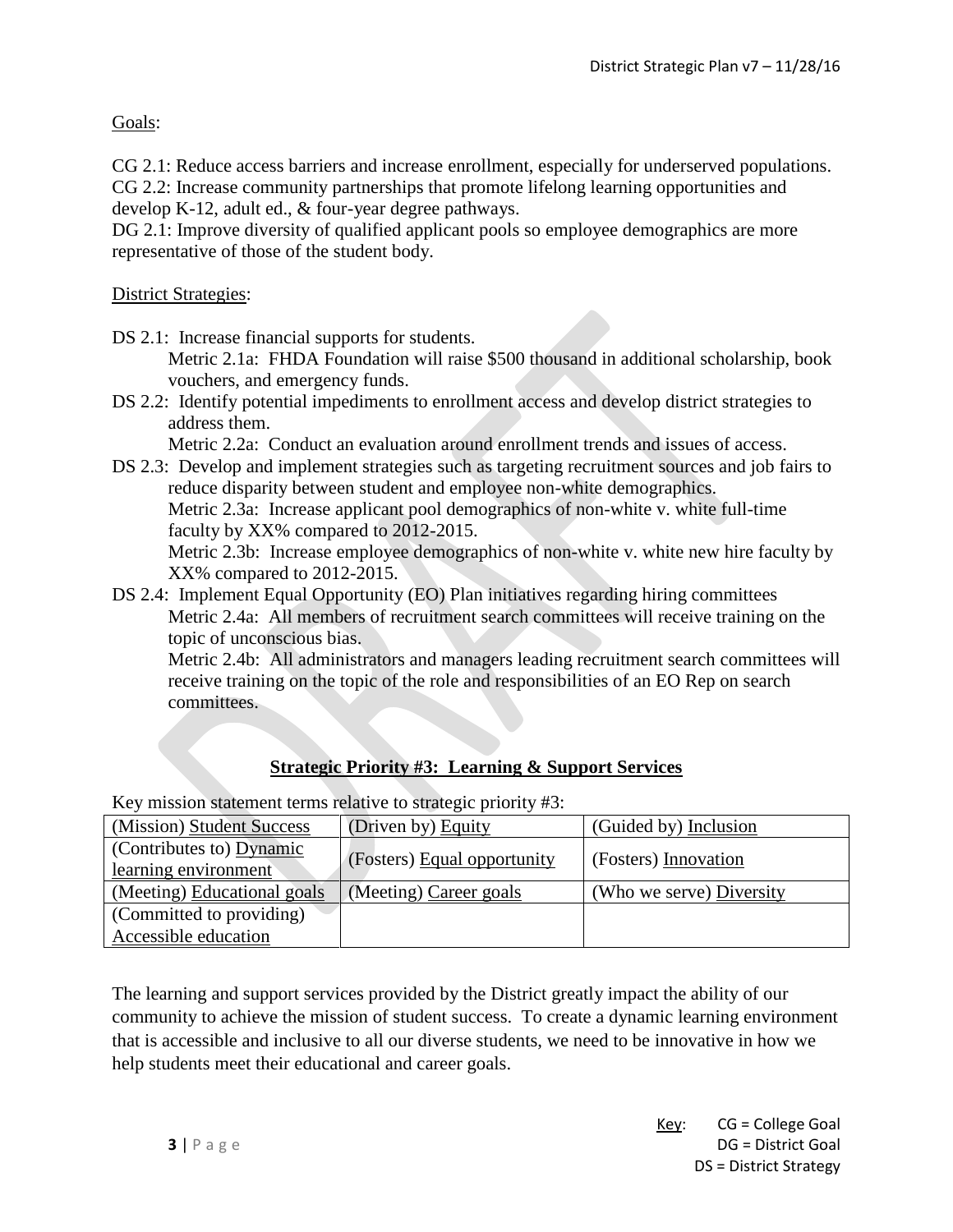### Goals:

CG 3.1: Enhancing support for online growth and quality that address the digital divide. CG 3.2: Continuous improvement of student services and other high-impact practices that increase student success.

#### District Strategies:

DS 3.1: Through the Online Education Initiative, develop online resources to increase student participation and achievement in online education.

Metric 3.1a: Adopt online counseling and academic tutoring services.

Metric 3.1b: Fully implement the Canvas course management system at both colleges.

DS 3.2: Develop additional technology-based student service resources. Metric 3.2a: Integrate SARS, DegreeWorks, and other student support data and reporting systems with traditional student success reporting practices.

#### **Strategic Priority #4: Career goals**

Key mission statement terms relative to strategic priority #4:

| (Mission) Student Success | (Fosters) Innovation | (Meeting) Career goals |
|---------------------------|----------------------|------------------------|
| (Who we serve) Diversity  | (Developing) Broadly | (Developing) Socially  |
|                           | educated community   | responsible community  |

Student success can mean many things. For many at the community college, success comes in the form of professional development to advance one's career, earning a Career Technology Education (CTE) certificate or degree, and/or completing an academic pathway that leads to a four-year degree in the professional field of their choice. Consequently, FHDA places a priority in understanding the professional needs of its community as well as support in achieving their professional goals.

Goals:

CG 4.1: Partner with business and industry to prepare students for the workforce.

CG 4.2: Increase employment rates for CTE participants.

District Strategies:

DS 4.1: Increase support for student internships. Metric 4.1a: FHDA Foundation will raise \$50 thousand for additional student internships.

DS 4.2: TBA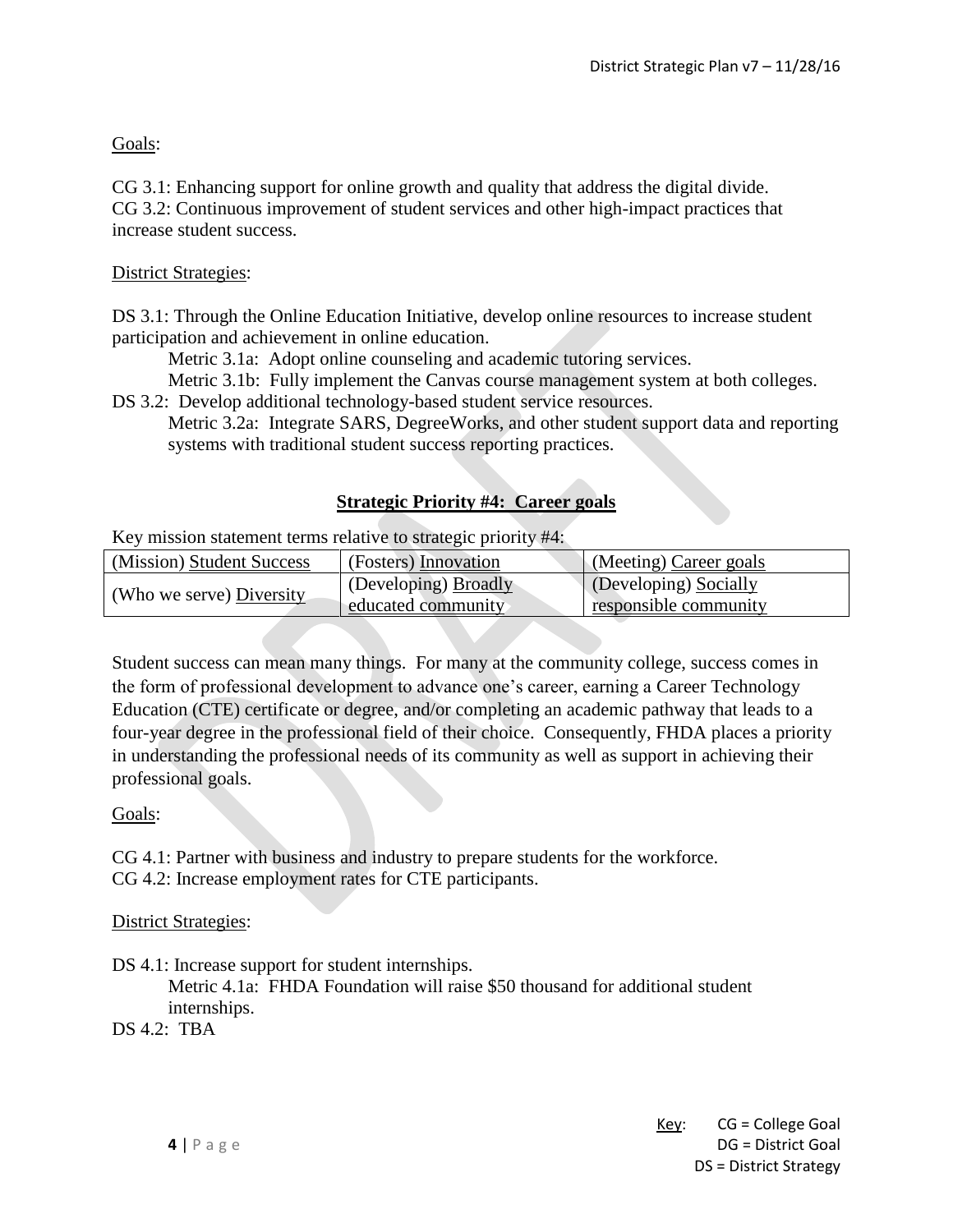# **Strategic Priority #5: Learning facilities**

Key mission statement terms relative to strategic priority #5:

| (Mission) Student Success       | (Guided by) Sustainability | $\vert$ (Contributes to) Dynamic<br>learning environment |
|---------------------------------|----------------------------|----------------------------------------------------------|
| (Fosters) Student<br>engagement | (Fosters) Innovation       | (Who we serve) Diversity                                 |

Central to student success is the district facilities used to provide the learning environment. FHDA has placed an emphasis on creating a learning environment and learning spaces that focus on being environmentally friendly as well as fostering student engagement. We want to reduce our carbon footprint so that future generations can enjoy the educational opportunities afforded them at FHDA; and manage campus space in a way that is inviting to students and motivates them to engage in their educational experience.

#### Goals:

- CG 5.1: Expand college practices and initiatives to support environmental stewardship.
- CG 5.2: Management of space to encourage dialogue and engagement.

#### District Strategies:

DS 5.1: Reduce college/district reliance on purchased utilities.

Metric 5.1a: Electricity storage technology reduces peak period electricity consumption. Metric 5.1b: Installation of electric fuel cells.

DS 5.2: Implement facilities master plan strategies regarding classroom and campus spaces. Metric 5.2a: Increased number of smart classrooms.

Metric 5.2b: Foothill – complete a comprehensive evaluation of the centralization of campus services at the campus center quad area.

Metric 5.2c: De Anza – Evaluate the viability of centralizing all of student services within the A Quad area and Registration & Student Services Building.

# **Strategic Priority #6: Fiscal responsibility**

Key mission statement terms relative to strategic priority #6:

| (Mission) Student Success | (Guided by) Sustainability                       | (Contributes to) Dynamic<br>learning environment |
|---------------------------|--------------------------------------------------|--------------------------------------------------|
| (Fosters) Innovation      | (Committed to providing)<br>Accessible education |                                                  |

Fiscal responsibility has long been a priority for FHDA. It is fundamental to our ability to provide an education that is both accessible and innovative. Given the recent era of economic fluctuations, fiscal responsibility has become a more central point to the learning environment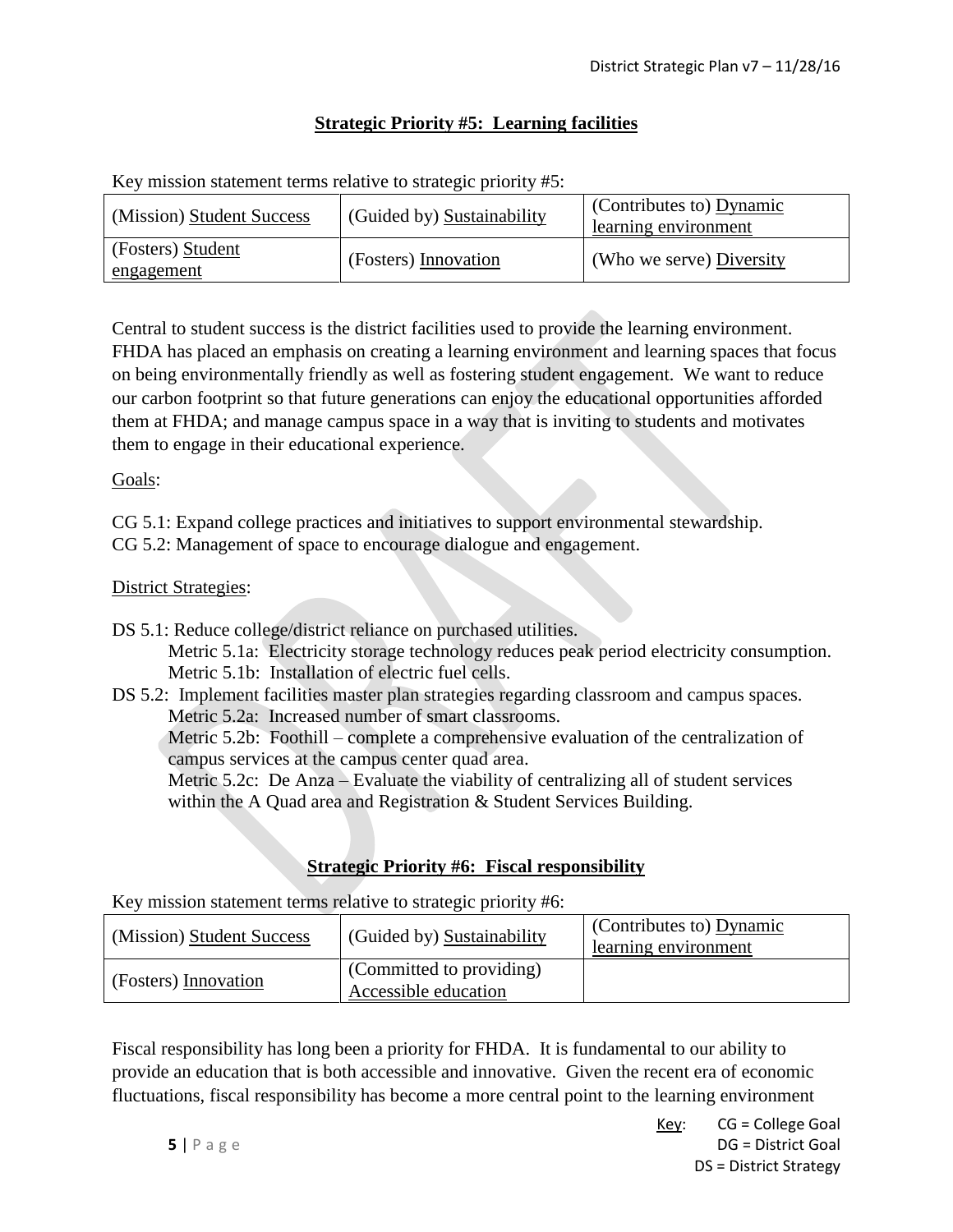we are able to create, both with respect to the number of employees as well as the programs we are able to fiscally support. This is why fiscal responsibility continues to be a strategic priority for FHDA.

Goals:

CG 6.1: Maintain stable salaries and benefits.

CG 6.2: Increase advocacy at the state level, increase grants and private donations to secure stable and sustainable funding, and manage college resources strategically.

DG 6.1: Responsible stewardship of available resources to serve as the foundation for sound fiscal management.

District Strategies:

DS 6.1: Evaluate and revise district resource allocation process.

Metric 6.1a: Review enrollment trends and its impact on district and college budgeting. Metric 6.1b: Review revenue and spending forecasting.

DS 6.2: Strive to reach and maintain a balanced budget and prudent reserve.

Metric 6.2a: Ongoing revenues match ongoing expenses

Metric 6.2b: No structural deficit

Metric 6.2b: Maintain a reserve above the five percent state minimum

DS 6.3: Provide high level of grant support and oversight. Metric 6.3a: All grants received are in compliance with relevant laws and regulations. Metric 6.3b: Review all grant applications for fiscal and operational impact on general

fund resources.

DS 6.4: Increase financial support from external sources.

Metric 6.4a: FHDA Foundation increasing overall fundraising by \$500 thousand, annually.

# **Strategic Priority #7: Governance**

Key mission statement terms relative to strategic priority #7:

| (Mission) Student Success | (Driven by) Equity       | (Fosters) Equal opportunity |
|---------------------------|--------------------------|-----------------------------|
| (Fosters) Innovation      | (Who we serve) Diversity | (Committed to providing)    |
|                           |                          | Accessible education        |

Success for all students is more effective when all groups involved participate in the planning and governance of district processes and practices. When voices from all parts of the college and district are heard, including student voices, this greatly enables the district to be innovative and provide all students an education that is accessible, innovative, and relevant to their needs.

Goals:

CG 7.1: Broaden employee participation in leadership and professional development activities that engages them with the college and the community.